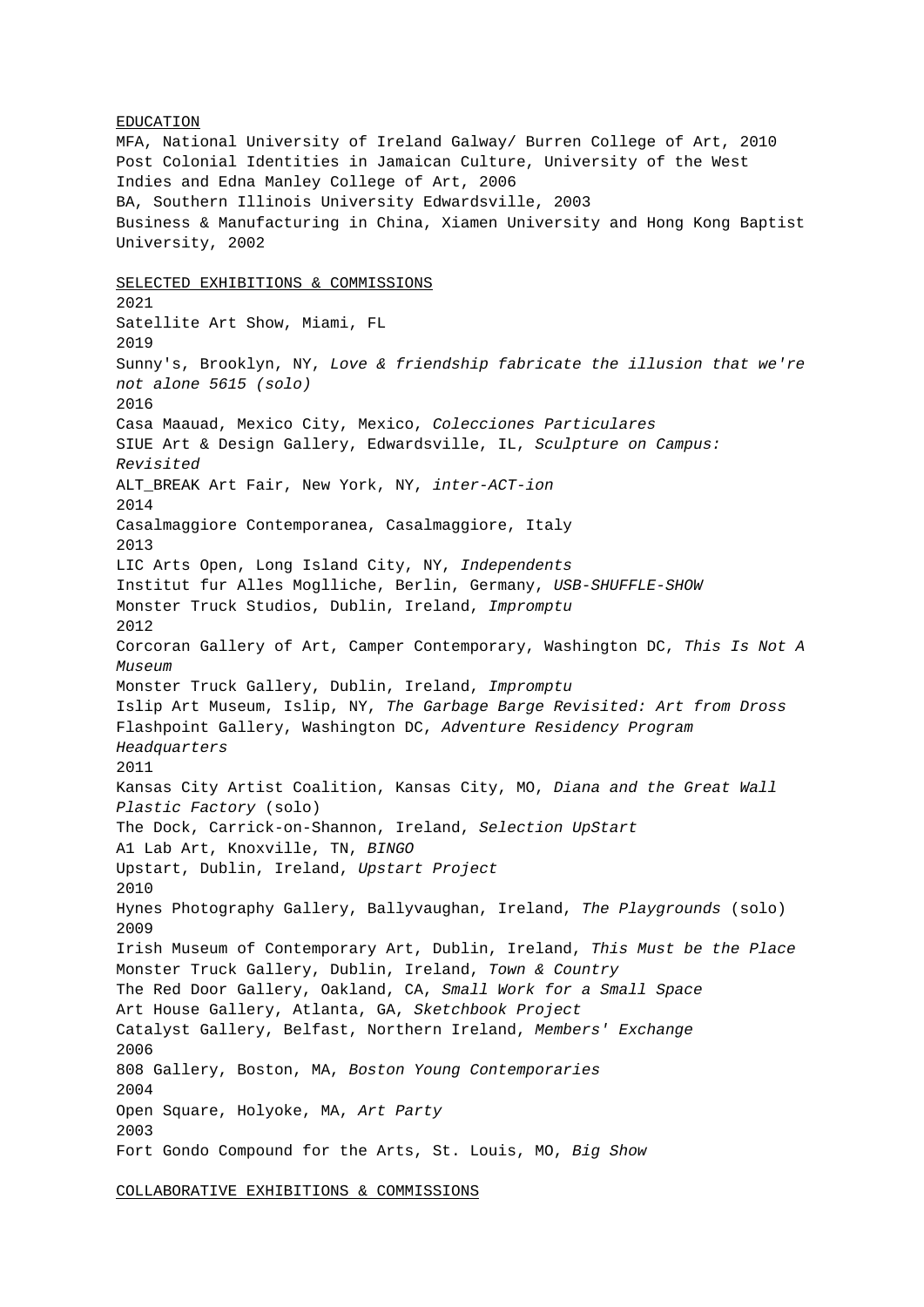2016 \*Jordan Faye Contemporary, Baltimore, MD, Incubator Kunsthal Aarhus, Aarhus, Denmark, Mastering the Art of Contemporary Art (collaboration: Esmer[alda Kosmatopoulos\)](http://attenborough-naftel.blogspot.com/) 2015 Toyota Motors North America, Washington DC, Celica Tea Ceremony (collaboration: Calder Brannock) \*Union Brewery, [Baltimore, MD,](http://www.esmeraldakosmatopoulos.com/) Putt Putt Bard College at Simon's Rock, Great Barrington, MA, Animalia (collaboration: Michael Caines) 2014 \*De Buck Gallery, New York City, NY, Yard Sale Access Theater, Letter of Marque Theater Company, New York, NY, GIFTS (collaboration: [Erin Treacy\)](http://www.michael-caines.com/) \*Union Craft Brewing, Baltimore, MD, Custom Camper \*Burren Gallery, Ballyvaughan, Ireland, The Middle of Everywhere 2013 \*Queens Art Expr[ess, Queens](http://www.erintreacy.com) Council on the Arts, New York City, NY, Stoopball Challenge \*Charm City Folk & Bluegrass Festival, Baltimore, MD, Tailgate ManCave 2012 \*VOLTA NY, New York City, NY, Art/Trek NYC \*Crossing Art and Jamaica Center for Arts & Learning, New York City, NY, Queens Art Express Recording Information \*Union Brewery, Baltimore, MD, TailGate ManCave Pregame Session Ale Launch (collaboration: Attenborough Naftel & Union Craft Brewing) 2011 \*(e)merge Art Fair, Washington DC, Free Art Booth \*Contemporary Museum, Baltimore, MD, Cabin Fever \*Lone Wolf, Broo[klyn, NY,](http://www.christopherattenborough.org/attenborough-naftel.html) Suitcase, Ur[bane/Urbaine Enterpe](http://www.unioncraftbrewing.com/project/pregame-tailgate-mild/)nuer 2010 \*Winkleman Gallery, SEVEN, Miami, FL, #rank \*O Cinema, Miami, FL, Free Art Stand \*Jordan Faye Contemporary, Baltimore, MD, Small Wonders \*Jordan Faye Contemporary, Baltimore, MD, Arts & Crafts \*Artscape, Baltimore, MD, Moving Pictures \*Artscape, Baltimore, MD, The Midway III \*Artscape, Baltimore, MD, Contatenation [Disambiguation] \*Monster Truck Gallery, ID&A Fair 10, Dublin, Ireland New Bedford Art Museum, New Bedford, MA, Location not Specific [or, it's neither here nor there] (collaboration: Caroline Doherty) 2007 New Bedford Summerfest, New Bedford, MA, Slow Workers Ahead (collaboration: BLDG5) RESIDENCIES & SYMPOSIA 2018 The Wassaic Project, Wassaic, NY 2015 Welcoming and Welcome Centers, The Adventure Residency Program, USA 2014 The Ora Lerman Trust, Soaring Gardens Residency, Laceyville, PA 2012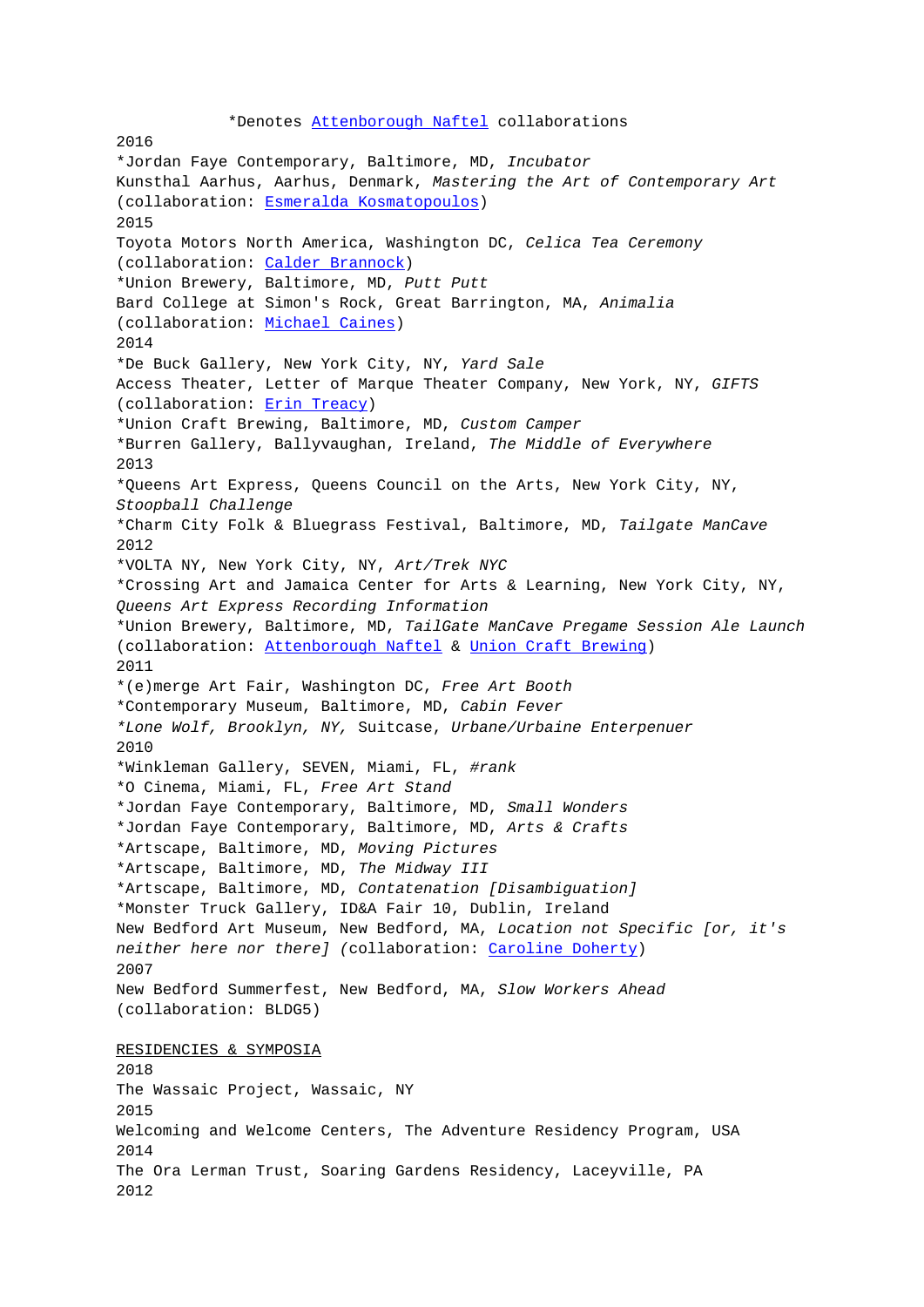Invention, Success, and Failure, The Adventure Residency Program, USA 2009 1st Villa Gaia Art Symposium, Seggiano, Italy International European Artists 16 Art Symposium, Hovinkartano Art Center, Hauho, Finland 2008 Ambient Exterior Praha 2008, Prague, Czech Republic Ambient Exterior Bratislava 2008, Bratislava, Slovakia 2007 Plener Liptov Mysterium Prirody, Liptovsky Jan, Slovakia Ambient Exterior Bratislava 2007, Bratislava, Slovakia CURATORIAL EXPERIENCE 2017 Flux Factory, New York City, NY, Self-Storage NYC (Co-Curator) 2013 Monster Truck Gallery, Dublin, Ireland, Curatorial Adviser and Nightscreen Curator Roving Project, Mexico City, Mexico, TAPE (Curatorial Consultant) 2012 Artscape, Baltimore, MD, Roadside Attractions (Co-Curator) Plywood, Roving Project, Baltimore, MD, Sight Specific: Rachel Sitkin & Erin Treacy (Co-Curator) Roving Project, Knoxville, TN, 5-in-1 (Curatorial Consultant) 2011 Roving Project, Ellicott City, MD, Feast and Famine (Curatorial Consultant) Plywood, Roving Project, Baltimore, MD, Baggerlader: Hali Maltsberger (Co-Curator) Plywood, Roving Project, Baltimore, MD, Teparu: Ian Umlaf (Co-Curator) Plywood, Roving Project, Baltimore, MD, Strip: Jim Lucio (Co-Curator) 2009 Roving Project, Seggiano, Italy, The Small (Curator) Roving Project, Kansas City, MO, Invest (Curator) Roving Project, Huntly, Scotland, Pressing Play (Curatorial Consultant) The Diving Pig, Roving Project, Ballyvaughan, Ireland, You Deserve a Break Today (Co-Curator) Roving Project, Samhlaíocht, Tralee, Ireland, Imaginarium (Co-Curator) The Diving Pig, Roving Project, Ballyvaughan, Ireland, Open Space (Co-Curator) 2005 Gallery 244, New Bedford, MA, Green, (Co-Curator) OTHER PROFESSIONAL EXPERIENCE Exhibition Services Manager, The Center for Jewish History, New York, NY, 2019-2020 Project Manager, Residency Unlimited, Brooklyn, NY, 2018-2019 Guest Lecturer, Graduate Seminar - Grant Writing, Maryland Institute College of Art, Baltimore, MD, 2017-2020 Guest Speaker, Participatory Information Technology, Aarhus University, Aarhus, Denmark, 2016 Guest Artist, Ceramics Department, Århus Kunstakademi, Aarhus, Denmark, 2016 Visiting Curator & Artist, CONNECT: Fine Art Reviews, Maryland Institute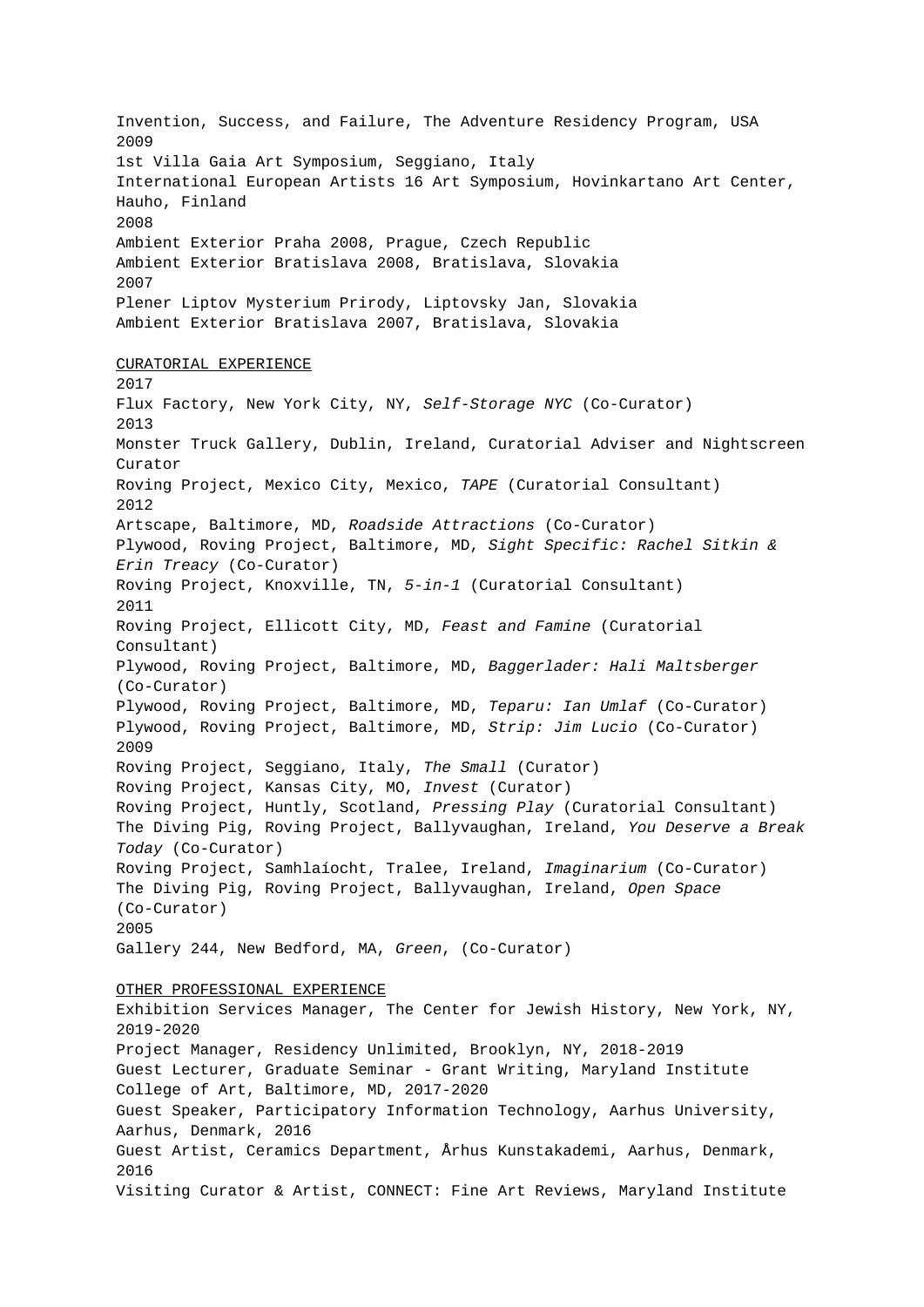College of Art, Baltimore, MD, 2014-2015 Visiting Curator/Preparator, Stern College, Yeshiva University, New York City, NY 2014 Artist Peer Circle, Queens Council on the Art, New York City, NY 2013-2014 Visiting Artist, Burren College of Art, Ballyvaughan, Ireland, 2013 Visual Collaborator, Make.Believe., a Creative Capital project, New York City, NY, 2013 Guest Tutor, PhD and MFA candidates, Burren College of Art, Ballyvaughan, Ireland, 2012 Co-Founder, Plywood, Belvedere Square, Baltimore, MD, 2011 Guest Artist, Alternative Processes in Photography, Maryland Institute College of Art, Baltimore, MD, 2011 Visiting Artist, American University of Beirut, Beirut, Lebanon, 2010 Artist-in-Residence, Iniscealtra Festival of Arts, Mountshannon, Ireland, 2010 Co-Founder, Roving Project: wandering gallery occupying slack space for short-term exhibitions, 2009 Co-founder & Studio Manager BLDG5 artist collective, New Bedford, MA, 2007-08 Visiting Artist, Painting Department, Pratt Institute, Brooklyn, NY, 2007 SELECTED BIBLIOGRAPHYEcological Aesthetics: artful tactics for humans, nature, and politics. Nathaniel Stern, Dartmouth College Press, 2018 Cultural Bandwidth, "Mastering the Art ft. Esmeralda Kosmatopoulos & Sean Naftel (#79)", Ando Undergang, April 2016 Aesthetics and Culture Department Assistant Professor Jan Løhmann Stephensen, School of Communication and Culture, Aarhus University, April 2016  [ÆKi](https://www.culturalbandwidth.com/cultband/mastering-the-art-ft-esmeralda-kosmatopoulos-sean-naftel-79?rq=naftel)P/6- Demystification of the Creative, ASMR- Burning Skin, Our MACA Works, Vi Gjorde Det, Master Art of Tempora, I Samme Båd, Burning Skin, Private Vernissage Aisthesis- Art Workshop Recipe \*04/10/16, KaffeKlubben- MACA, Mastering The Art [Of Contemporary Art, "Everyone i](http://aekip6.tumblr.com/post/141655392592/afmystificering-af-det-kreative)s [talking, but sayin](http://aekip6.tumblr.com/post/142796777407/denne-asmr-video-arbejder-videre-p%C3%A5-det-materielle?is_related_post=1)g [nothing", F](http://aekip6.tumblr.com/post/142685725412/vores-maca-v%C3%A6rker?is_related_post=1)r[ee Play with](http://aekip6.tumblr.com/post/143373221017?is_related_post=1) 'E[pilogue Series'](http://aekip6.tumblr.com/post/143373183087?is_related_post=1) [VINK,](http://aekip6.tumblr.com/post/143373065367?is_related_post=1) ["Visiting An Art Ki](http://aekip6.tumblr.com/post/143374218752/d-21-april-afholdt-vi-fernisering-for-vores?is_related_post=1)tchen", Emmali Sellner, April 2016jKUNSTEN.NU, " The recipe for a work [of art!", Ole Bak Jakobsen, M](http://aekip2.tumblr.com/post/143326130540/art-recipe-workshop-100416?is_related_post=1)a[rch 2016](http://aekip2.tumblr.com/post/143313947970/nyeste-kaffeklubben-podcast-denne-gang-diskuteres?is_related_post=1) [Århus Stiftstidende, " Review: Recipes](http://aekip2.tumblr.com/post/143368180455/mastering-the-art-of-contemporary-art?is_related_post=1) [from Art Cookbook", Christian](http://aekip2.tumblr.com/post/143326421080/everyone-is-talking-loud-but-saying-nothing?is_related_post=1) [Salling,](http://aekip2.tumblr.com/post/143326421080/everyone-is-talking-loud-but-saying-nothing?is_related_post=1) M[arch 2016 Broadway World, "Letter](http://aekip2.tumblr.com/post/143368142635/fri-leg-med-epilogue-series?is_related_post=1) of Marque Theater to Present Immersi[ve Holiday Experience GI](http://www.vinkaarhus.dk/se/paa-besoeg-kunstkoekken/)FTS", November 2014 [Bmoreart, "Subverting Suburbia](http://kunsten.nu/journal/opskriften-paa-et-kunstvaerk/) with Attenborough Naftel", Will Holman, August 2014 New York Times, (interview) "So Down-[to-Earth, You Could Spend Time](http://www.broadwayworld.com/off-off-broadway/article/Letter-of-Marque-Theater-to-Present-Naftel-and-Harmets-Immersive-GIFTS-124-21-20141124) [Haggling", Steven Kurutz, July 2014](http://www.broadwayworld.com/off-off-broadway/article/Letter-of-Marque-Theater-to-Present-Naftel-and-Harmets-Immersive-GIFTS-124-21-20141124) WNYC, "A Ya[rd Sale, Chelsea-Style, in an Art Gallery", S](http://bmoreart.com/2014/08/subverting-suburbia-with-attenborough-naftel-by-will-holman.html)andra Lopez-Monsalve, July 2014 Baltimore Sun, "Back Story: A[rtists Transform Winnebago into Man Cav](http://www.nytimes.com/2014/07/24/garden/so-down-to-earth-you-could-spend-time-haggling.html?_r=0)e", [Fred Rasm](http://www.nytimes.com/2014/07/24/garden/so-down-to-earth-you-could-spend-time-haggling.html?_r=0)ussen, January 2012 NY1, (interview) "Queens Art Express Festival Tackles National Problems", Lisa McDivitt, June 2012 Baltimore Magazi[ne, \(interview\) "Outside The Box", Christine Stutz, Ma](http://articles.baltimoresun.com/2013-01-03/news/bs-md-backstory-man-cave-20130103_1_man-cave-winnebago-installations)rch 2012 The Studio Visit, (interview) "PEACOCK INTERVENTIONS" Rachel Sitkins Marks, Bmoreart, "Sight Specific: Rachel [Sitkin Marks an](http://www.baltimoremagazine.net/old-site/arts/2012/03/outside-the-box)d Erin Treacy at Plywood